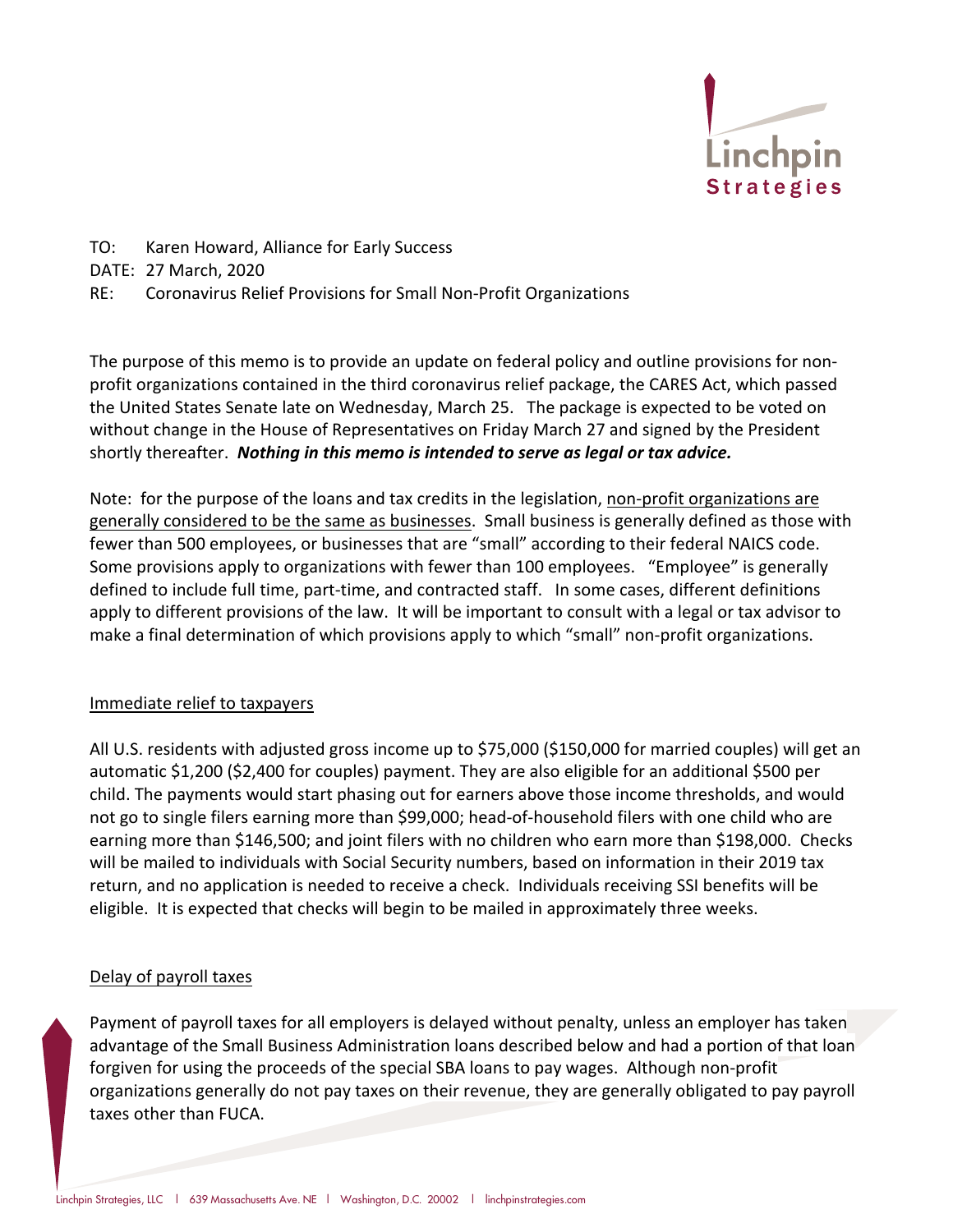

## Small Business Loans

Previous coronavirus response packages streamlined access to SBA disaster loans, and added about \$2 billion to that program. The provisions in the CARES Act are much more flexible and generous. A \$350 billion fund has been created to provide Small Business Administration loans to small organizations impacted by coronavirus. Applicants must make good faith certifications that coronavirus has impacted the business and that the loan is necessary for continuation of the business. Applicants that previously received a loan from another source for the same purpose are not eligible. Entities that secured an SBA loan since January 15 2020 have the opportunity to refinance those recent loans under the terms and conditions of the special SBA coronavirus relief loans.

These SBA loans can be used to cover payroll expenses, including salaries and compensation; various forms of paid sick, medical or family leave; group health insurance premiums; state and local taxes assessed on employee compensation; rent; utilities; and interest paid on debt.

Certain costs paid using funds from these loans may be considered forgiven and will not have to be repaid. Costs eligible for loan forgiveness include payroll; payments of interest (but not principal) on mortgages; and utilities. Cancelled loans will be considered canceled indebtedness by the lender.

The maximum loan amount under the special SBA loans is 2.5 times the average monthly payroll costs incurred during the one-year period before the date on which the loan is made, plus the outstanding amount of any SBA loan made since January 31 2020 that is being refinanced.

Applicants will use the SBA (7)a loan process for these special loans, which can be obtained through a local bank or credit union and will be guaranteed by the SBA. Lenders must provide complete payment deferment relief of payment for principal, interest and fees for a minimum of 6 months and a maximum of 12 months.

The "covered period" of the special loans is February 15 to June 30, 2020. The interest rate on these special loans is 4%. The loans are non-recourse and not-collateralized, meaning that they are not subject to personal guarantees.

Employers that take advantage of these SBA loans will not be eligible for the tax credit described below.

## Tax Benefits

Entities that can demonstrate that they took a 50% or greater loss compared to the same quarter in the previous year can receive a fully refundable tax credit for keeping workers on their payrolls during the coronavirus pandemic.